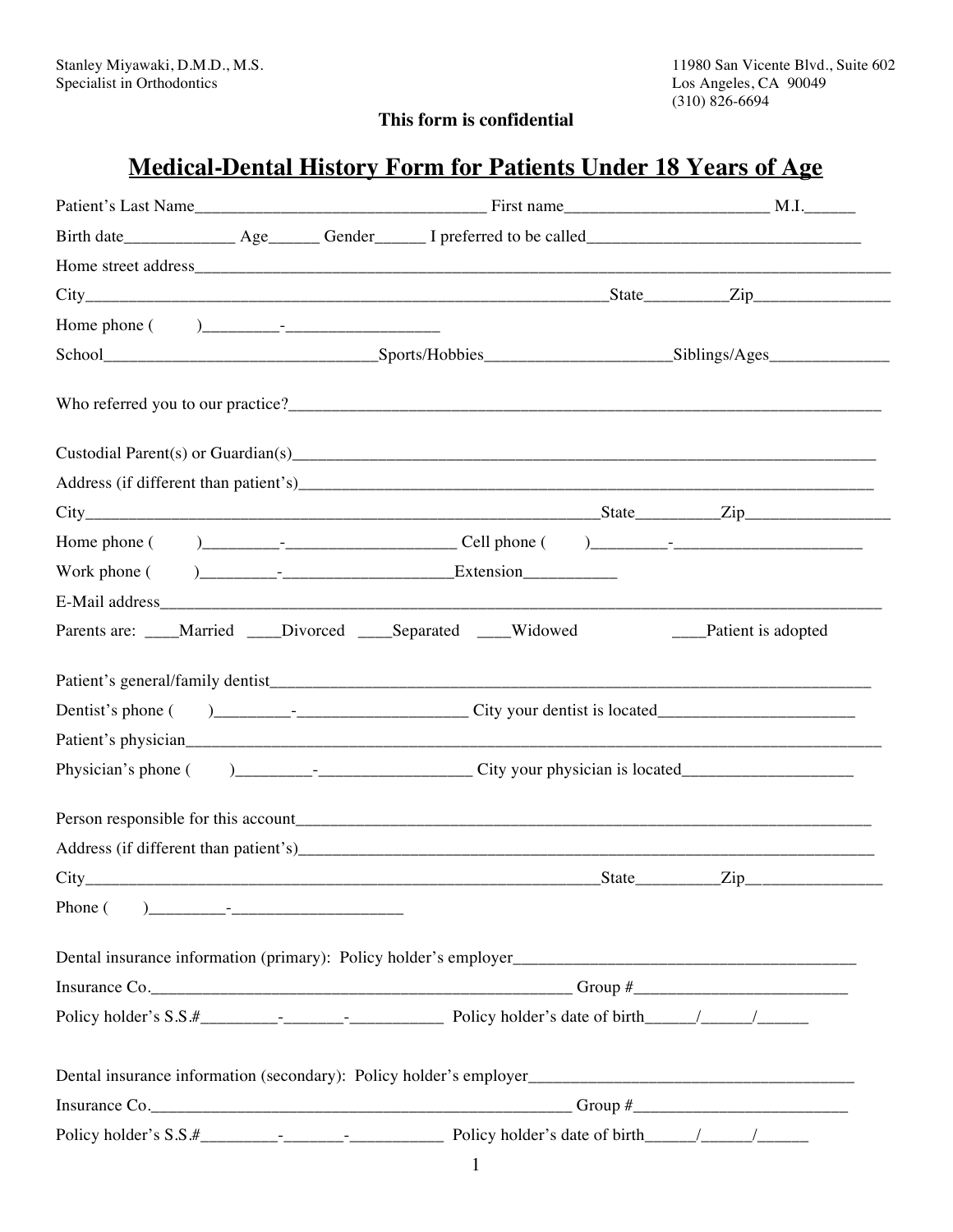#### **Medical History**

#### **Now or in the past, has the patient had any of the following?**

| Birth defects or hereditary conditions      | $yes$ no                   | Major accidents              | $\_\_\$ yes $\_\_\$ no                |
|---------------------------------------------|----------------------------|------------------------------|---------------------------------------|
| Rheumatoid or arthritic conditions          | $yes$ no                   | Osteoporosis                 | $\_\_$ yes $\_\_$ no                  |
| Endocrine or thyroid conditions             | $yes$ no                   | Kidney problems              | $yes$ no                              |
| Cancer, tumors, radiation or chemotherapy   | $\_\_\$ yes $\_\_\$ no     | Diabetes                     | $\_\_\$ yes $\_\_\$ no                |
| Polio                                       | $\_\text{yes} \_\text{no}$ | Mononucleosis                | $__yes__no$                           |
| Tuberculosis                                | $\_\_\$ yes $\_\_\$ no     | Pneumonia                    | $\_\_\$ yes $\_\_\$ no                |
| Tonsil or adenoid condition                 | $yes$ no                   | Stomach ulcers               | $yes$ no                              |
| Hepatitis, jaundice or liver conditions     | $yes$ no                   | AIDS or HIV+                 | $yes$ no                              |
| Mental health problems or depression        | $\_\_\$ yes $\_\_\$ no     | Fainting, seizures, epilepsy | $_{\text{meas}}$ yes $_{\text{meas}}$ |
| Vision, hearing, tasting or speech problems | $\_\_\$ yes $\_\_\$ no     | Recent loss of weight        | $\_\_\$ yes $\_\_\$ no                |
| Eating disorders (anorexia or bulimia)      | $yes$ no                   | Bleeding or blood disorders  | $yes \_ no$                           |
| High__ or low__ blood pressure              | $\_\_\$ yes $\_\_\$ no     | Chest pain                   | $yes$ no                              |
| Cardiovascular problems                     | $\_\$ yes $\_\$ no         | Shortness of breath          | $\_\_$ yes $\_\_$ no                  |
| Heart murmur or congenital heart defects    | $\_\_\$ yes $\_\_\$ no     | Skin disorders               | $\_\_\$ yes $\_\_\$ no                |
| Hay fever, chronic allergies, asthma        | $\_\$ yes $\_\$ no         | Frequent headaches           | $\_\_\$ yes $\_\_\$ no                |
| Substance abuse problem                     | $\_\_\$                    | Chew or smoke tobacco        | $\_\_\text{yes}$ $\_\text{no}$        |

**Please describe any other medical condition that we should know about:**

#### **Does the patient have an allergy or reaction to any of the following?**

| Local anesthetics (Novocaine, Lidocaine) | ___Ibuprofen (Motrin, Advil)    | $\_\_\$      |
|------------------------------------------|---------------------------------|--------------|
| ___Acetominophen (Tylenol)               | Penicillin or other antibiotics | _Sulfa drugs |
| Codeine or other narcotics               | Metals                          | Latex        |
| $\equiv$ Vinyl                           | __Acrylic                       | Foods        |
|                                          |                                 |              |

**Does the patient require antibiotic medication prior to your dental cleaning appointments?** \_\_\_yes \_\_\_no

**Please list any medications that the patient is currently taking:** Taken for:

### **Family Medical History**

| Do the patient's parents or siblings have or ever had any of the following conditions? |           |                                  |                    |  |  |  |
|----------------------------------------------------------------------------------------|-----------|----------------------------------|--------------------|--|--|--|
| Diabetes                                                                               | Arthritis |                                  | Bleeding disorders |  |  |  |
| Extra or undeveloped teeth                                                             |           | Long lower jaw or an "underbite" |                    |  |  |  |
|                                                                                        |           |                                  |                    |  |  |  |

# **For Girls**

| Has the patient started her monthly periods? ___ yes ___ no |              |  |  |
|-------------------------------------------------------------|--------------|--|--|
| Does the patient take birth control pills?                  | $\equiv$ yes |  |  |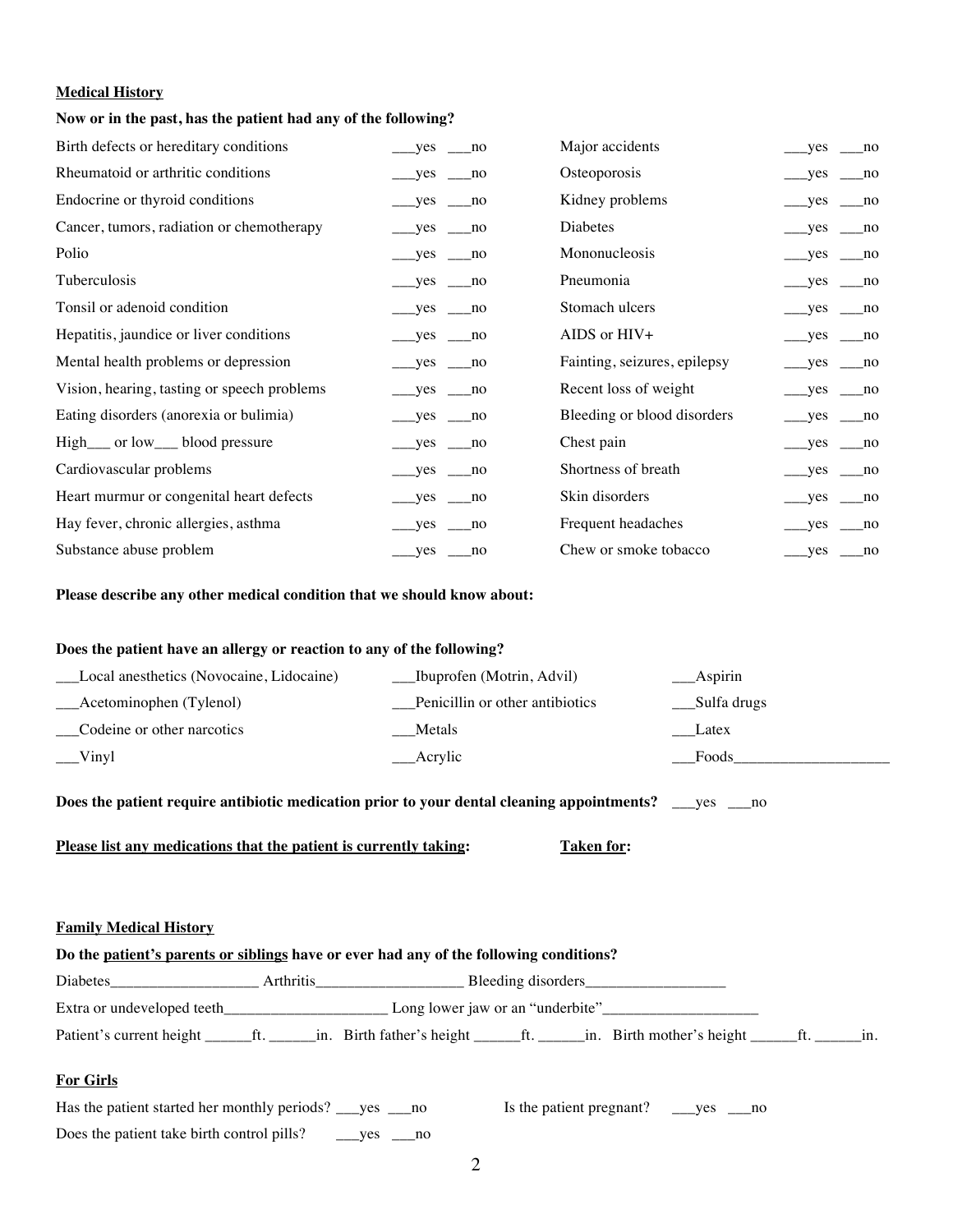# **Dental History**

#### **Does the patient have or ever had any of the following?**

| Extra or congenitally missing teeth                                                                                     | $__yes__no$ |  | Permanent or extra teeth removed ____yes _____no                                                    |                                                  |                    |
|-------------------------------------------------------------------------------------------------------------------------|-------------|--|-----------------------------------------------------------------------------------------------------|--------------------------------------------------|--------------------|
| Teeth sensitive to hot or cold                                                                                          | $__yes__no$ |  | Jaw fracture or jaw cyst                                                                            | $\rule{1em}{0.15mm}$ yes $\rule{1em}{0.15mm}$ no |                    |
| Periodontal "gum" problems                                                                                              | $__yes__no$ |  | Thumbsucking habits                                                                                 | $\rule{1em}{0.15mm}$ yes $\rule{1em}{0.15mm}$ no |                    |
| Speech problems                                                                                                         | $__yes__no$ |  | Mouth breathing or snoring                                                                          | $__yes__no$                                      |                    |
| Teeth grinding or clenching                                                                                             | $yes$ no    |  | Pain or locking of the jaw                                                                          | $\rule{1em}{0.15mm}$ yes $\rule{1em}{0.15mm}$ no |                    |
| Pain or soreness of the jaw muscles                                                                                     | $__yes__no$ |  | Difficult jaw opening                                                                               | $__yes__no$                                      |                    |
| Frequent cheek or lip biting                                                                                            | $__yes__no$ |  | Frequent cold or canker sores                                                                       | $__yes__no$                                      |                    |
| Has the patient ever had an injury to a tooth or a broken tooth?                                                        |             |  | $__yes__no$                                                                                         |                                                  |                    |
|                                                                                                                         |             |  |                                                                                                     |                                                  |                    |
| Has the patient ever had any of the following dental treatment?                                                         |             |  |                                                                                                     |                                                  |                    |
| Wisdom tooth removal                                                                                                    | $yes$ no    |  |                                                                                                     |                                                  |                    |
| TMJ jaw joint treatment                                                                                                 | $__yes__no$ |  | Orthodontic treatment                                                                               | $__yes__no$                                      |                    |
| Do you or the patient feel that his or her front teeth are:                                                             |             |  |                                                                                                     |                                                  |                    |
| __Too small or short                                                                                                    |             |  | __Too large or long _____Crooked or crowded                                                         | __Not centered                                   |                    |
| __Misshaped, uneven or worn _____Spaced apart _______________Protruded ("sticking out") _______Biting in an "underbite" |             |  |                                                                                                     |                                                  |                    |
|                                                                                                                         |             |  | Do you or the patient feel that he or she shows too much gum tissue when smiling? __yes _____ no    |                                                  |                    |
| Do you or the patient feel that his or her:                                                                             |             |  |                                                                                                     |                                                  |                    |
|                                                                                                                         |             |  |                                                                                                     |                                                  |                    |
|                                                                                                                         |             |  | If permanent teeth need to be extracted for orthodontic treatment, would this be acceptable to you? |                                                  |                    |
| $Yes$ , I am okay with it                                                                                               |             |  | __Probably, if that were the only way to get a good result                                          |                                                  | No, absolutely not |
|                                                                                                                         |             |  | If the patient needs to wear orthodontic braces, would he or she accept that they were visible?     |                                                  |                    |
| Yes, I am okay with it                                                                                                  |             |  |                                                                                                     |                                                  |                    |

I have read and understand the above questions. I will not hold Dr. Miyawaki or any member of his staff responsible for any errors or omissions that I have made in the completion of this form. If there are any changes later to this history record or medical/dental status, I will so inform this practice.